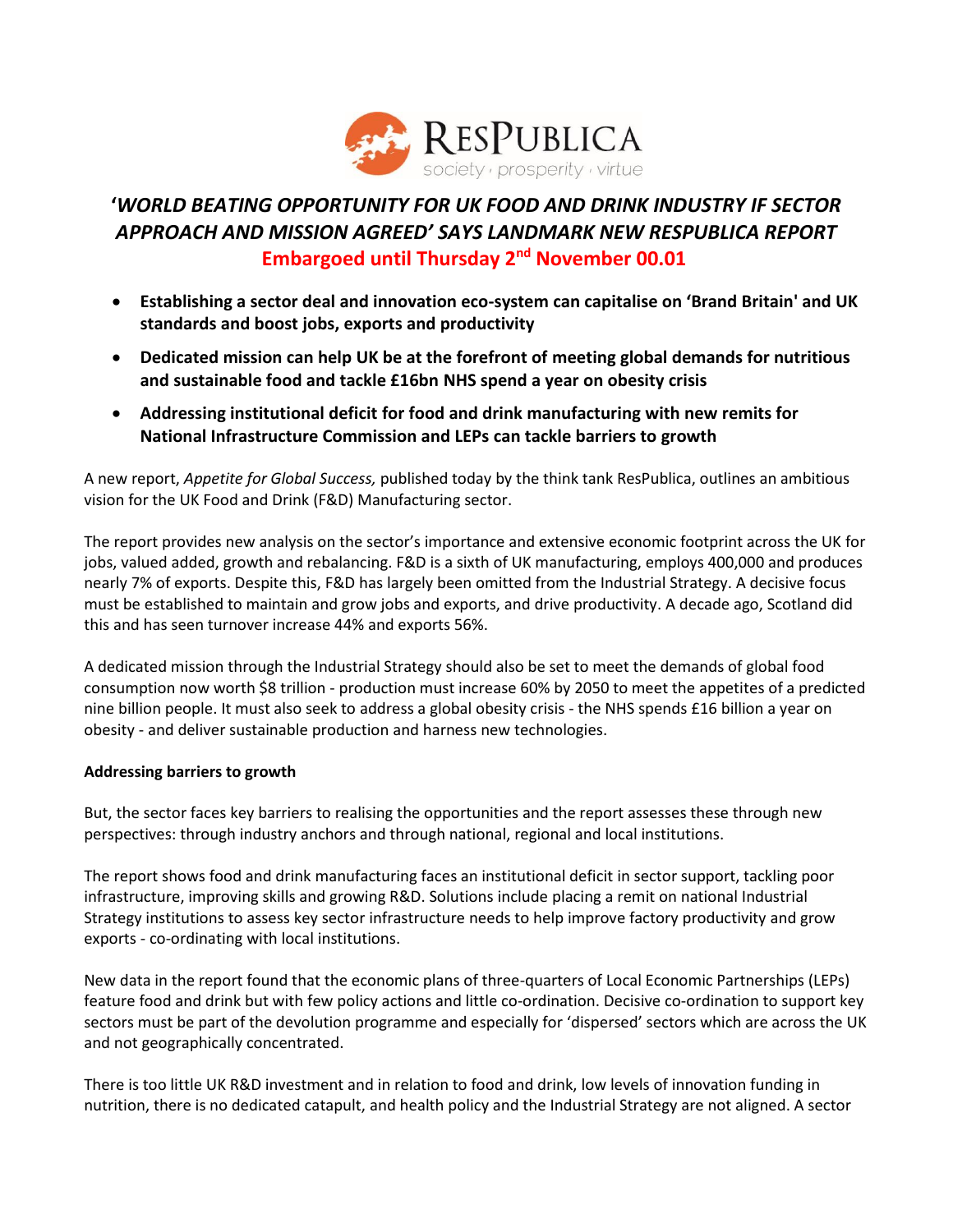strategy should seek to establish an innovation eco-system to scale R&D underpinning the mission of more nutritious, affordable and sustainable food.

UK food standards have a strong global reputation and the UK Social Attitudes Survey shows 83% of people say healthy food is of importance. The report outlines why and how standards should be enhanced through the Industrial Strategy not weakened through Brexit.

The report also outlines the implications of Brexit for the sector and the needs for co-ordination with the Industrial Strategy - the EU bought more than 70 per cent of UK food and non-alcoholic drink exports last year. The report calls for a dedicated unit across the Government bringing together key departments, new Parliamentary scrutiny and F&D Manufacturing Sector Council.

**Jake Sumner** lead report author and Associate Director of ResPublica, said:

*"The UK must take the opportunities ahead. We can be at the forefront of manufacturing healthier, sustainable food*  to meet the increasing global food demand and tackle the £16bn obesity crisis. This can be a powerful identity and *opportunity post-Brexit, delivering increased productivity, investment, growth, exports and skilled jobs. But, there needs to be a dedicated focus within the Industrial Strategy and a mission-orientated approach to innovation funding. A mission for healthier food will also help improve the status of the industry and attract new talent alongside improving workplace participation which spreads innovation through what we call employee voice deals.* 

*"Industrial strategy has suffered from piecemeal actions and short-termism. Our report outlines ways to build on the Government's industrial approach with more certainty for businesses and sectors, more political consensus on longterm approaches and address the institutional deficit for food and drink."*

**John Stevenson MP for Carlisle** and Chair of the APPG for Food and Drink Manufacturing said:

*"In this country we have excellent food production standards, real strength in research, and many successful food and drink businesses – including in my own constituency of Carlisle. It is important that our food and drinks industry thrives and this report provides insights into how this can be achieved for the future. Part of the solution has to be greater coordination across Government and within the industry itself. Clearly there is an opportunity to create even more worldbeating products in the food and drink sector. Our high-quality food reputation benefits UK exports and the British label inspires customers in emerging markets to purchase our products. It is crucial that this is built on for the continued success of the industry."*

**Angela Smith MP for Penistone and Stocksbridge**, and member of the EFRA Select Committee said:

*"Food and drink manufacturing contributes massively to local economies providing thousands of jobs. From farm to fork we often focus on farming and I wear my British Farming badge with pride but we can also forget our manufacturing industry. We need to have pride in this too, as ResPublica's report outlines, and build on, not weaken standards, through Brexit."*

**Ian Rayson**, Corporate Communications Director at Nestlé UK and Ireland said:

*"Nestlé welcomes this report by ResPublica, which highlights the enormous opportunity in the food and drink industry for growth, skilled job creation and rebalancing the economy.*

*Nestlé has supported ResPublica's work because a successful UK industrial strategy is essential for our industry and the wider economy."*